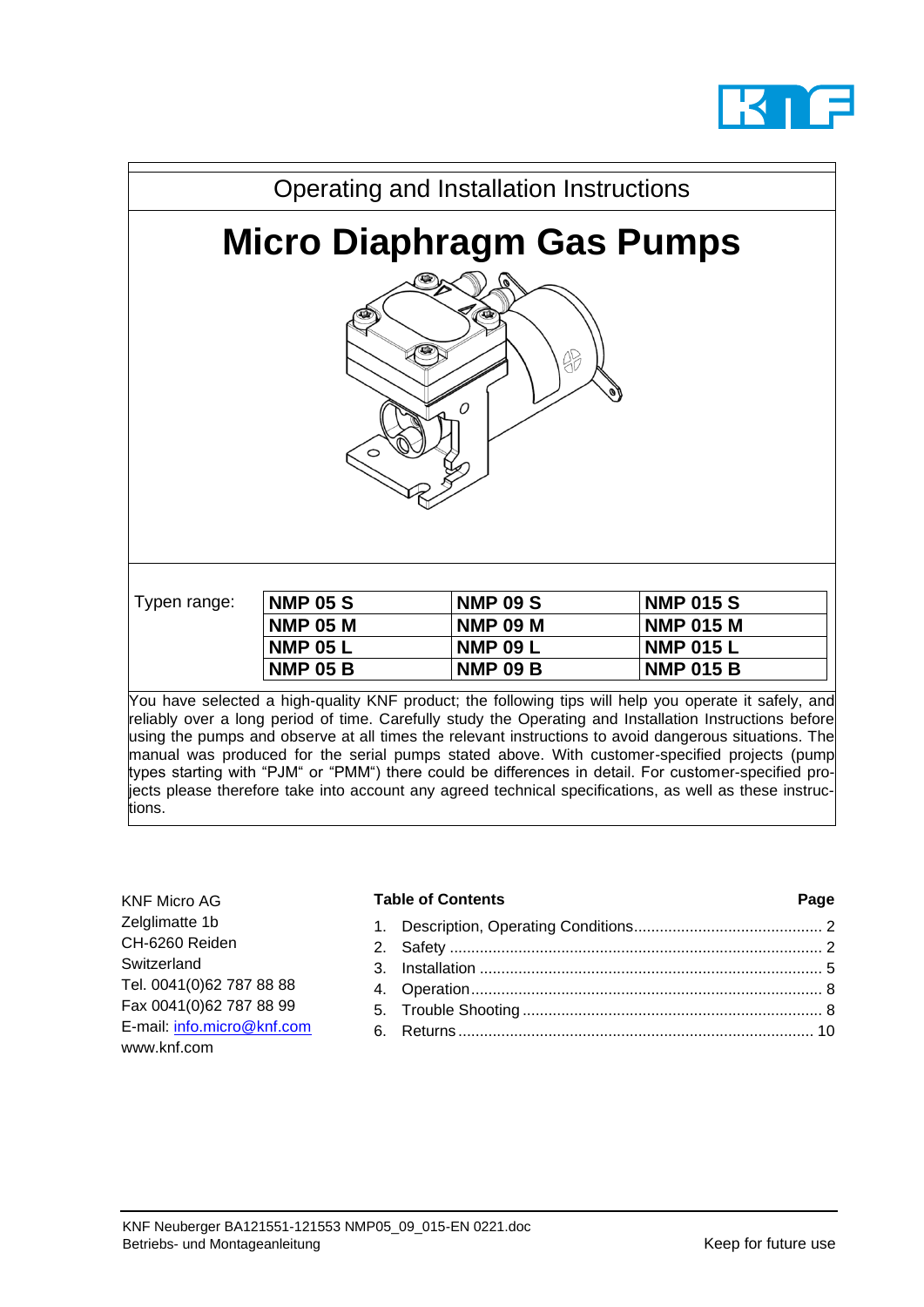# <span id="page-1-0"></span>**1. Description, Operating Conditions**

KNF pumps in the NMP range transfer, evacuate and compress 100% oil-free. In operation they are maintenance-free See the type- plate or data sheet for full electrical data.

## **1.1. Operating Conditions**

Handling air, gases, and vapours at temperatures between

 $+ 5 °C...+ 40 °C.$ 

For maximum permissible operating pressure, ultimate vacuum, and flow capacity see data sheet.

Ambient temperature during operation: between + 5 °C…+ 40 °C

The pumps must not be used in areas where there is a danger of explosion.

Before pumping a medium, the compatibility of materials of pump head, diaphragm and valves with the medium must be checked (for pump materials: see data sheet).

KNF pumps in the NMP range must not be used for liquids. You will find suitable liquid pumps in our Product Program.

If your potential application lies outside the above limits discuss it with our technical adviser (see last page for contact telephone number).

# <span id="page-1-1"></span>**2. Safety**

Note the safety precautions in chapters 3. *Installation and* Ť *connection*, and 4. *Operation*.

The pumps are built according to the generally recognized rules of technology and in accordance with the occupational safety and accident prevention regulations. Nevertheless, dangers can result during their use which lead to injuries to the user or others, or to damage to the pump or other property.

Only use the pumps when they are in a good technical and proper working order, in accordance with their intended use, observing the safety advice within the Operating and Installation Instructions, at all times.

Make sure that only trained and instructed personnel or specially trained personnel work on the pumps. This especially applies to assembly, connection and servicing work. Personnel

> Make sure that the personnel has read and understood the Operating and Installation Instructions, and in particular the "Safety" chapter.

| Working in a safety-     | Observe the accident prevention and safety regulations when   |  |
|--------------------------|---------------------------------------------------------------|--|
| conscious manner         | performing any work on the pump and during operation.         |  |
| Handling dangerous media | When transferring dangerous media, observe the safety regula- |  |

When transferring dangerous media, observe the safety regulations when handling these media.

Be aware that the pumps are not designed to be explosion-proof. Handling combustible media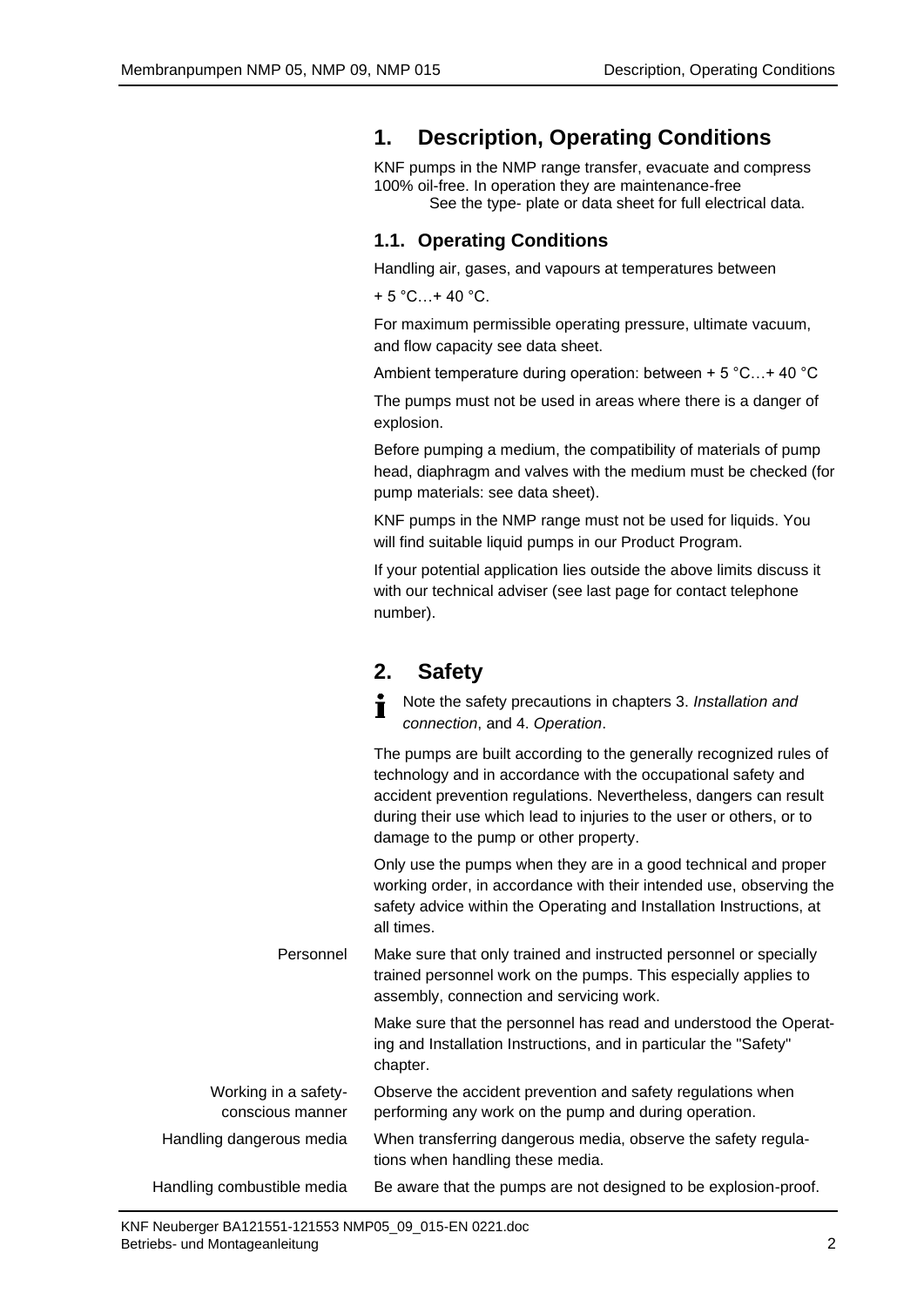|                                  | Make sure the temperature of the medium is always sufficiently<br>below the ignition temperature of the medium, to avoid ignition or<br>explosion. This also applies for unusual operational situations.                                                                                                                                                                                                                                                                                                                                                   |
|----------------------------------|------------------------------------------------------------------------------------------------------------------------------------------------------------------------------------------------------------------------------------------------------------------------------------------------------------------------------------------------------------------------------------------------------------------------------------------------------------------------------------------------------------------------------------------------------------|
|                                  | Note that the temperature of the medium increases when the pump<br>compresses the medium.                                                                                                                                                                                                                                                                                                                                                                                                                                                                  |
|                                  | Hence, make sure the temperature of the medium is sufficiently<br>below the ignition temperature of the medium, even when it is<br>compressed to the maximum permissible operating pressure of the<br>pump.                                                                                                                                                                                                                                                                                                                                                |
|                                  | If necessary, consider any external sources of energy, such as<br>radiation, that may add heat to the medium.                                                                                                                                                                                                                                                                                                                                                                                                                                              |
|                                  | In case of doubt, consult the KNF customer service.                                                                                                                                                                                                                                                                                                                                                                                                                                                                                                        |
| Environmental protection         | Store all replacement parts in a protected manner and dispose of<br>them properly in accordance with the applicable environmental<br>protection regulations. Observe the respective national and inter-<br>national regulations. This especially applies to parts contaminated<br>with toxic substances.                                                                                                                                                                                                                                                   |
| <b>EC Directives / Standards</b> | For the purposes of the Machinery Directive 2006/42/EC, pumps<br>are "partly completed machinery," and are therefore to be regarded<br>as not ready for use. Partly completed machinery may not be<br>commissioned until such time as it has been determined that the<br>machine in which the partly completed machinery is to be<br>assembled is in conformity with the provisions of the Machinery<br>Directive 2006/42/EC. The following essential requirements of<br>Annex I of Directive 2006/42/EC (general principles) are applied<br>and observed: |
|                                  | General Principles No. 1                                                                                                                                                                                                                                                                                                                                                                                                                                                                                                                                   |
|                                  | No. 1.1.2. / 1.1.3. / 1.3.1. / 1.3.3. / 1.3.4. / 1.4.1. / 1.5.8. /<br>1.5.9. / 1.7.4. / 1.7.4.1. / 1.7.4.3.                                                                                                                                                                                                                                                                                                                                                                                                                                                |
|                                  | As these partly completed machinery are OEM-models the power<br>supplies and the equipment for disconnecting and switching-off the<br>partly completed machinery respectively have to be considered<br>when mounting as well as over-current and overload protective                                                                                                                                                                                                                                                                                       |

In addition a protection against mechanical parts in motion and hot parts, if existing, has to be provided when mounting.

 $C \in$ The pumps conform to the Directive 2011/65/EU (RoHS2).

The pumps conform to the EC Directive 2004/108/EC concerning Electromagnetic Compatibility.

| <b>NMP 05 M</b><br>NMP 09 M | <b>NMP 05 L</b><br>NMP 09 L<br>NMP015 L | <b>NMP 05 B</b><br><b>NMP 09 B</b> | NMP 015 M        |
|-----------------------------|-----------------------------------------|------------------------------------|------------------|
| DIN EN 61000-6-3            | DIN EN 55022 (Class B)                  | DIN EN 61000-6-1/2/3/4             | I DIN EN 55014-1 |
|                             | DIN EN 61000-4-2/3/4/5/6/8              |                                    |                  |

*Tab. 1*

gear.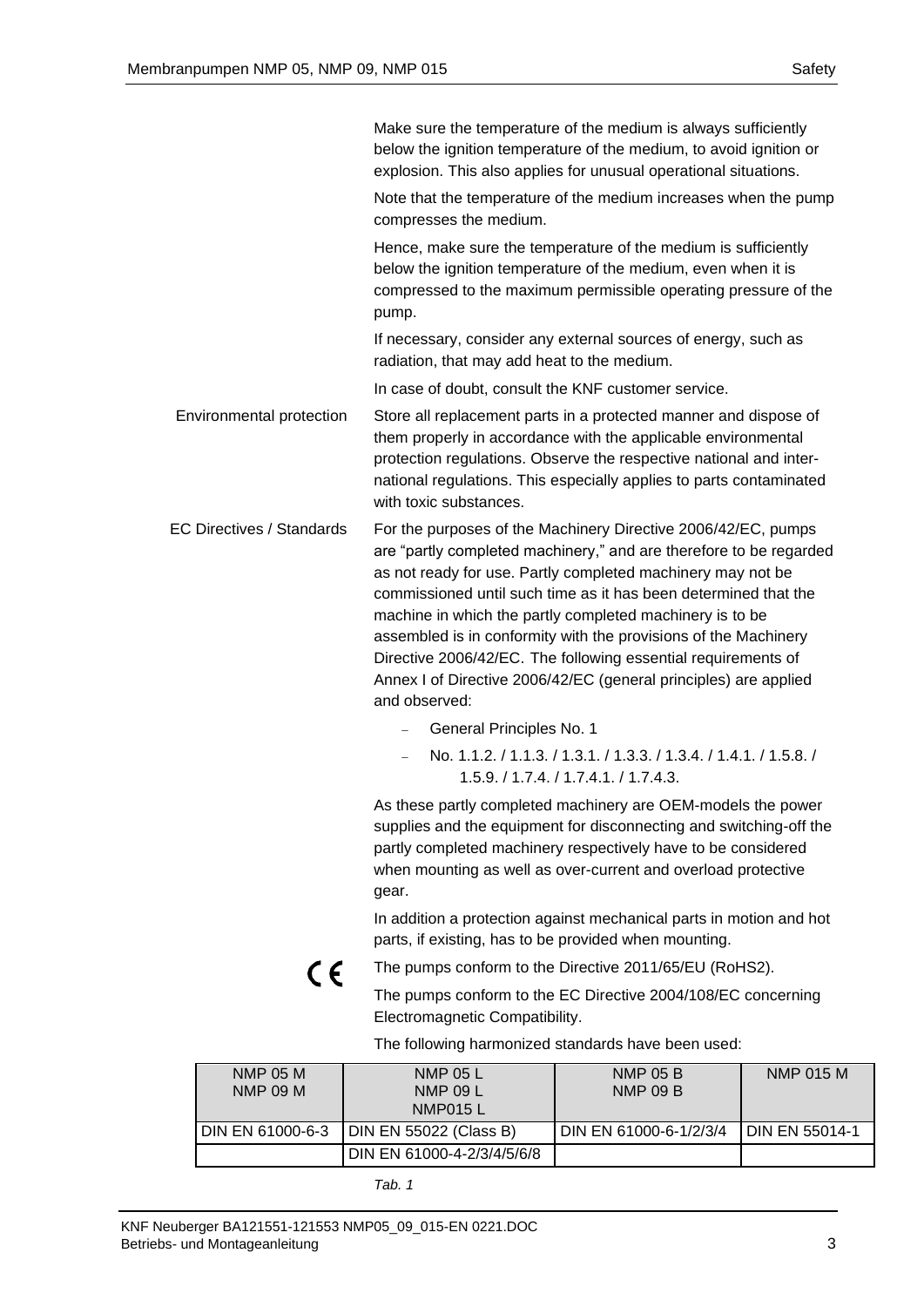Only have repairs to the pumps carried out by the KNF Customer Service responsible. Customer service and repairs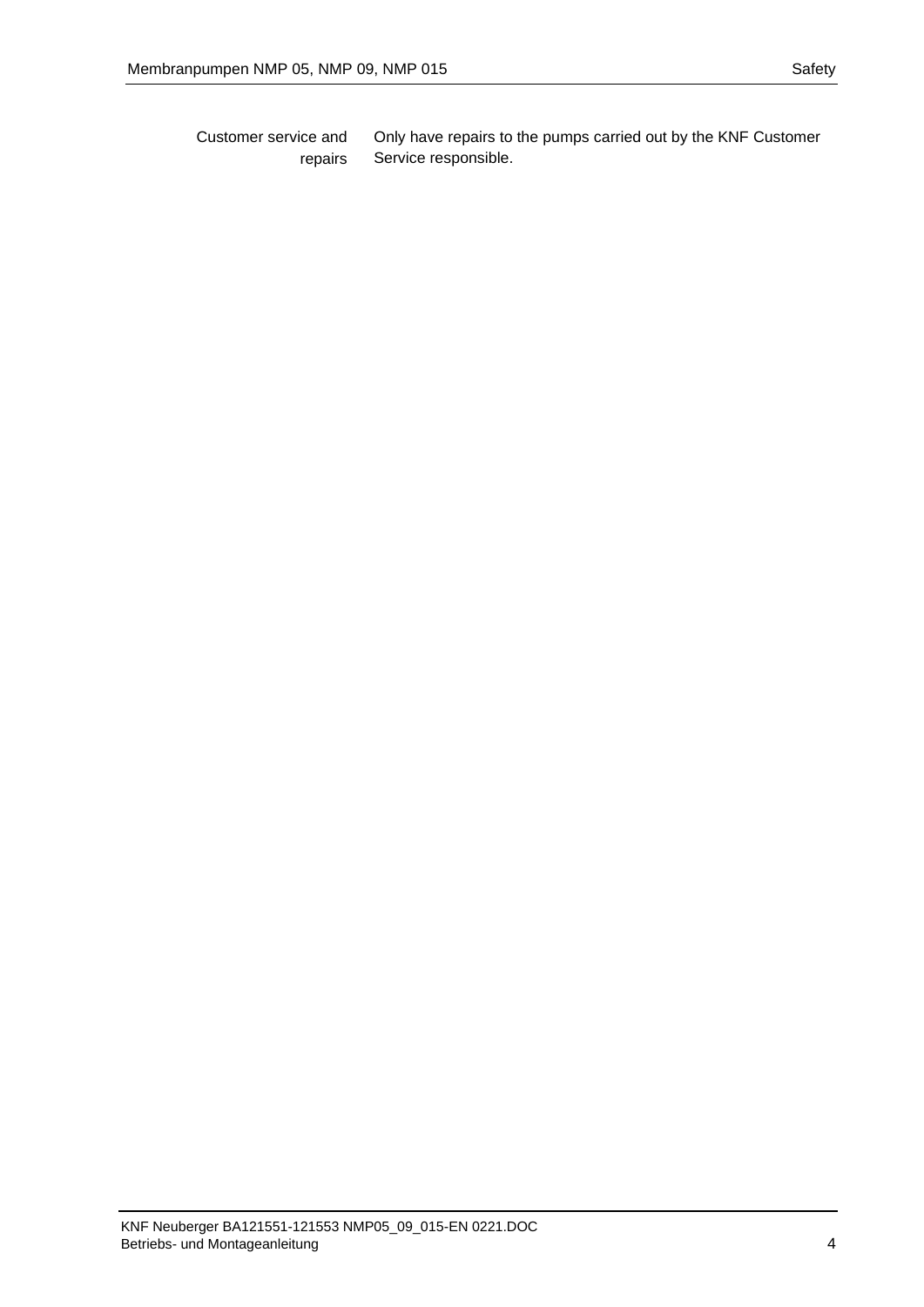# <span id="page-4-0"></span>**3. Installation**

**Pumps in the NMP range are OEM models intended for installation in equipment. When installing them make certain that accident prevention regulations, and safety instructions, including those for subsequent operation are observed.**

The dimensions of the mountings are given in Data Sheet.

Fit the pump at the highest point in the system, so that condensate cannot collect in the head of the pump - that prolongs working life.

Compare the supply data with the motor data.

With dc motors the wires must be connected to the correct poles.

For brushless DC motors (type designation ending with B):

- Caution; incorrect lead connection will damage motor electronics.
- Correct connection:
	- + red cable
	- black cable

In the electrical installation, arrangements (complying with EN 60335-1) must be made for disconnecting the pump motor from the electrical supply.

#### **EMC compatible installation (for NMP05/09 B)**

The maximum length of the connection leads is limited irrespective of whether the device is to be used in an industrial environment or is for domestic use<sup>1)</sup>.

■ All connection leads may not exceed a length of 3 m.

Compliance with the performance defined by the CE mark with respect to emission and immunity requires additional EMC measures:

- **Ensuring the allowable emission in domestic use can re**quire the use of an EMC filter and / or an EMC suppressor circuit.
- **Ensuring the necessary immunity in industrial uses can re**quire use of an EMC suppressor circuit.

| Intended environment       | <b>Interference</b><br>type | Action                |
|----------------------------|-----------------------------|-----------------------|
| Domestic use <sup>1)</sup> | Emission                    | <b>EMC</b> filter     |
|                            | Immunitiy                   | <b>EMC</b> suppressor |
| Industrial use             | Emission                    |                       |
|                            | Immunitiy                   | <b>EMC</b> suppressor |

#### *Tab. 2*

This table shows which additional EMC measures have to be taken to ensure the equipment fulfils the performance regarding emission and immunity defined by the Directive in the environment in the intended environment.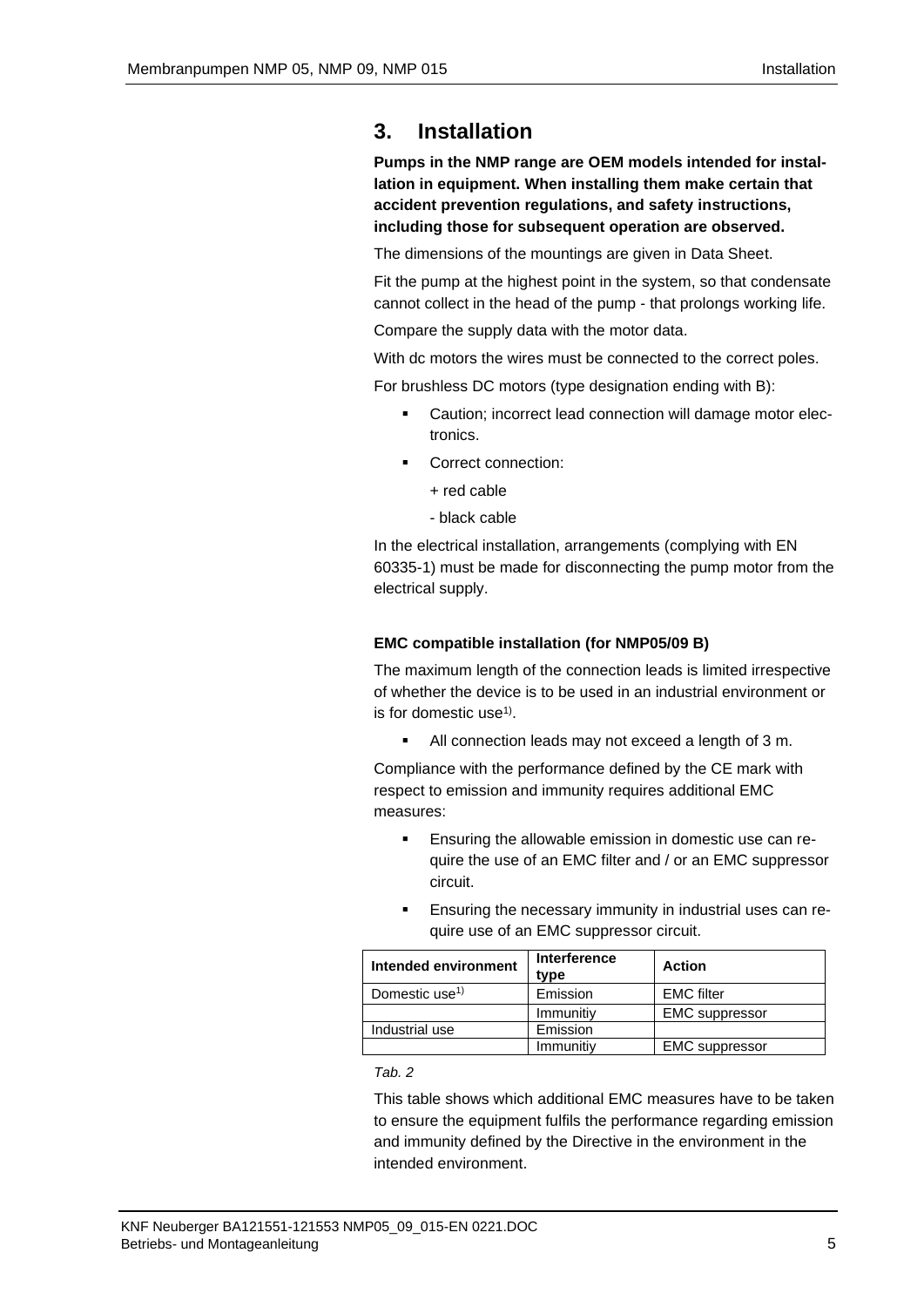*1) Domestic means use in homes, business and commercial areas as well as in small businesses.*

#### The EMC filter

Circuit diagram 1



#### The EMC suppressor circuit



It may not be necessary to implement the additional EMC measures named. If the motor is fed e.g. from a CE-conforming power supply unit which firstly is connected with the motor by the shortest possible connection lead and secondly no other devices are supplied, then the EMC filter (circuit diagram 1) or EMC suppressor circuit (circuit diagram 3) can be dispensable. In this case the power supply unit takes on the function of the EMC filter or the EMC suppressor circuit according to circuit diagram 3.

The same applies accordingly to the EMC suppressor circuit according to circuit diagram 2: The EMC suppressor circuit can be dispensable if other design measures prevent emissions from interfering with the control voltage for the desired speed and the switch input for the direction of rotation.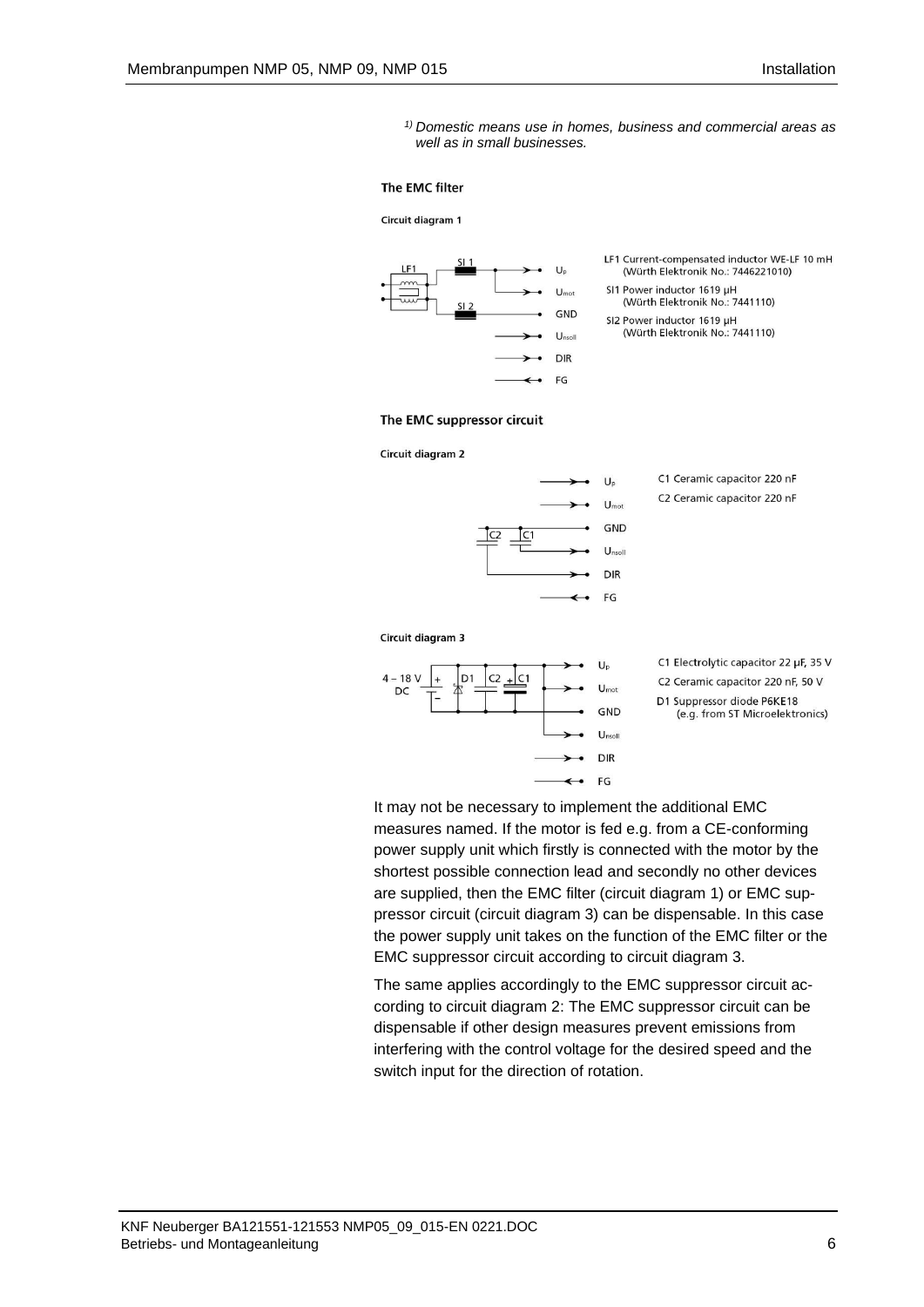## **3.1. Fixation**

#### **Montage (for NMP05 S/ 05 L/ 05 B/ 09 S/ 09L/ 015)**

The pump has two mounting points, which allow an

easy fixation of the pump with 2x Delta PT20 screws.



## **Montage (for NMP05 M)**

The pump has two mounting points, which allow an easy fixation of the pump with 2x Delta PT20 screws.



## **Montage (for NMP09 M/ 09 B)**

The pump has three mounting points, which allow an easy fixation of the pump with DIN 7991 M2 and DIN 912 M2 screws.

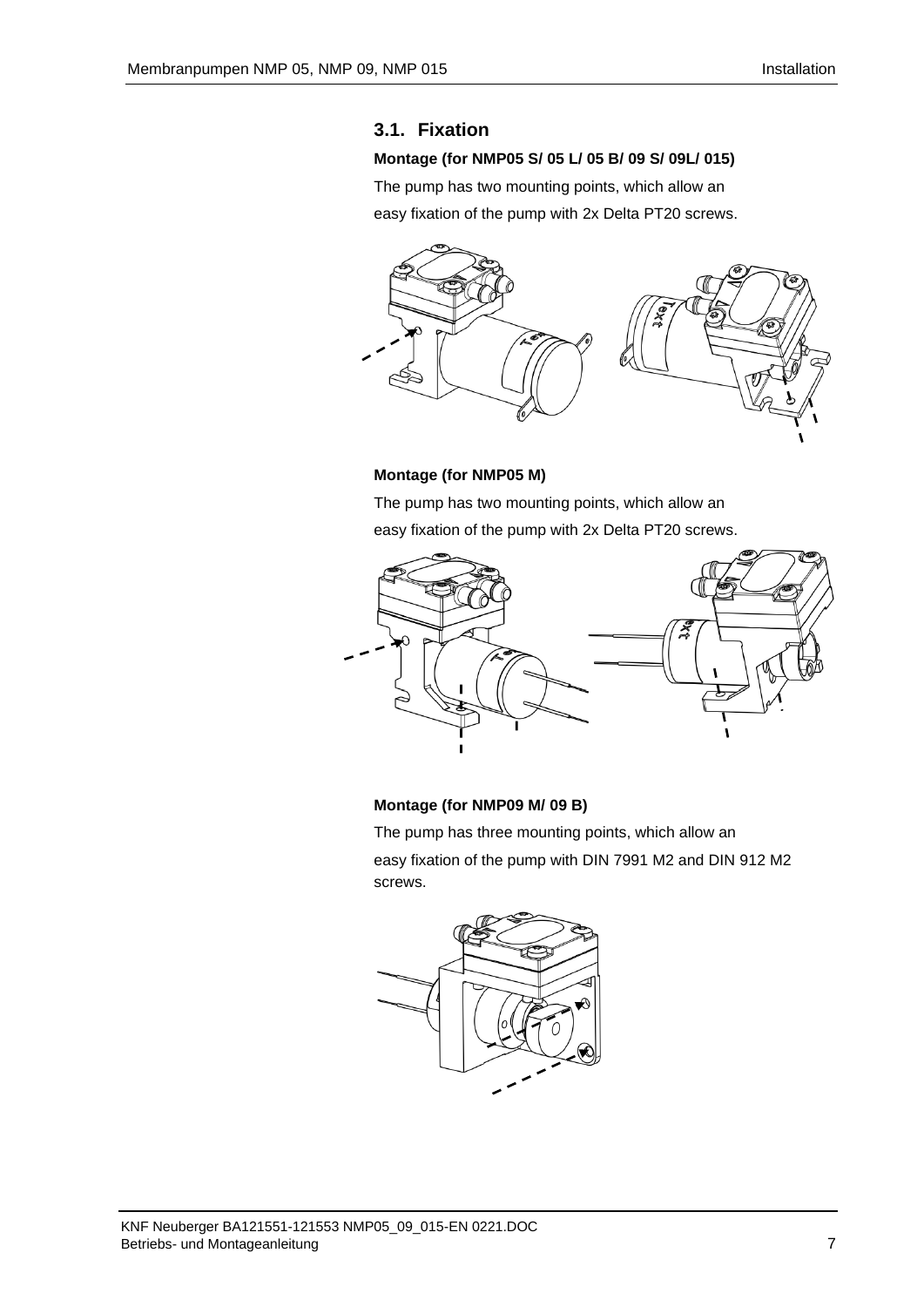# <span id="page-7-0"></span>**4. Operation**

#### **Specific safety instructions for the media being handled must be observed.**

Before pumping a medium, the compatibility of materials of pump head, diaphragm and valves with the medium must be checked (for pump materials: see data sheet)

The pump must not start against pressure or vacuum. When it is switched on the pressure in the suction and pressure lines must be atmospheric.

The maximum permissible operating pressure (see data sheet) must not be exceeded.

Exception: If the data sheet includes values for intermittent operation, they may employed briefly.

To prevent the maximum permissible operating pressure being exceeded, restriction or control of the air or gas flow should only be carried out in the suction line.

If restriction or control of the air or gas flow is made on the pressure side ensure that the maximum permissible operating pressure is not exceeded.

When the pump is at a standstill the inlet and exhaust must be at normal atmospheric pressure.

# <span id="page-7-1"></span>**5. Trouble Shooting**

**Flow, pressure or vacuum are too low, or: Pump produces no flow:**

- Connections or lines are blocked.
- There is a leak at a connector, in a line, or in the pump head.
- An external valve is closed, or a filter blocked.
- Liquid (condensate) has collected in the pump head.
	- Let the pump run for a few minutes pumping air (if necessary for safety reasons: pumping an inert gas.)
	- $\blacktriangleright$  Install the pump at the highest point in the system.
- The cross-section of pneumatic lines, or connected components is too small, or they are restricted.
- There is pressure on the pressure side, and at the same time vacuum, or a pressure above atmospheric, on the suction side:
	- **The pump is not designed for this condition**

If the pump does not operate properly and you cannot find any of the above faults, send it to the KNF Service Department.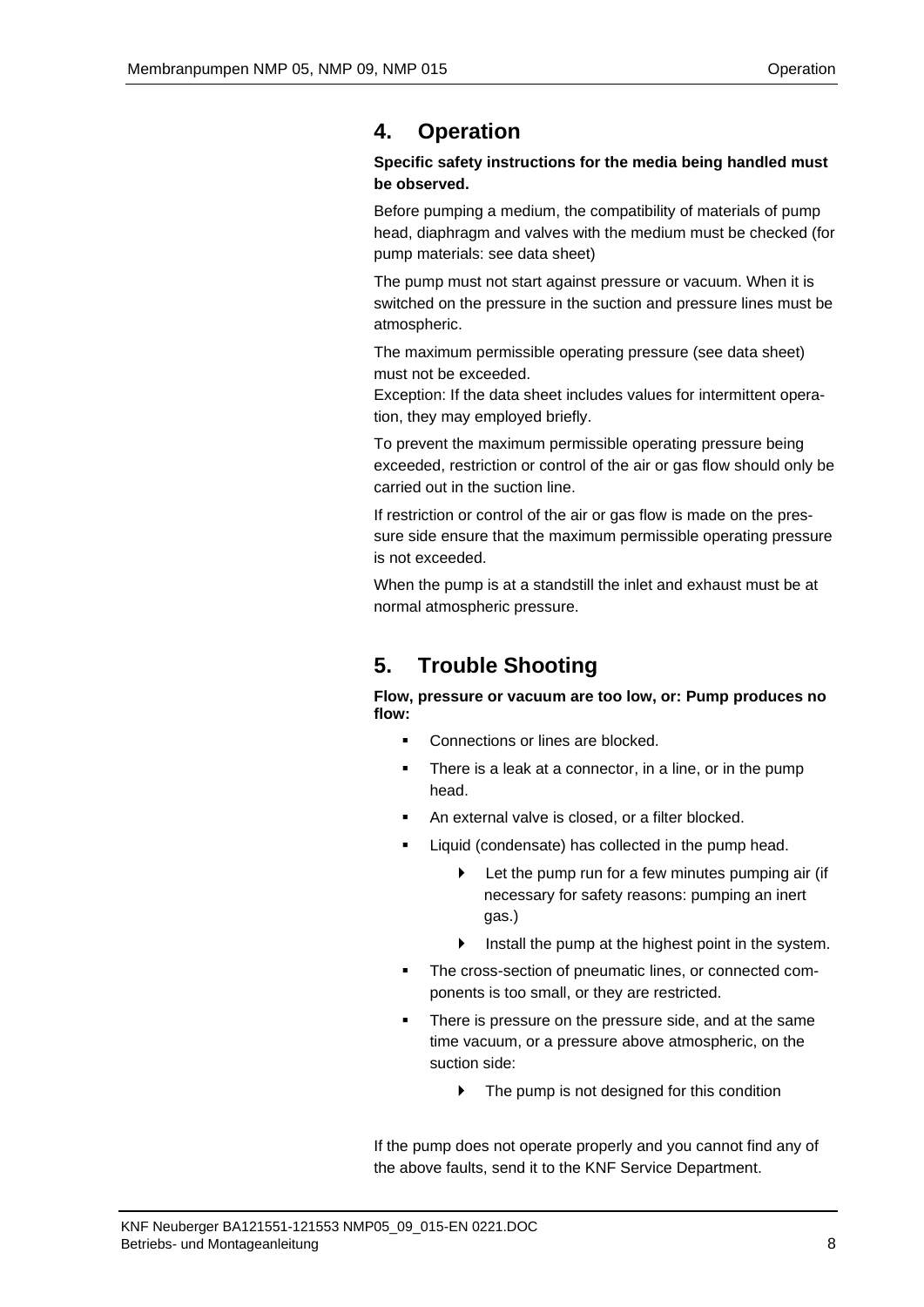In order for KNF to repair the pump, the customer must provide a statement on the media which were pumped and on pump cleaning. Please fill out the corresponding KNF form and submit it together with the pump.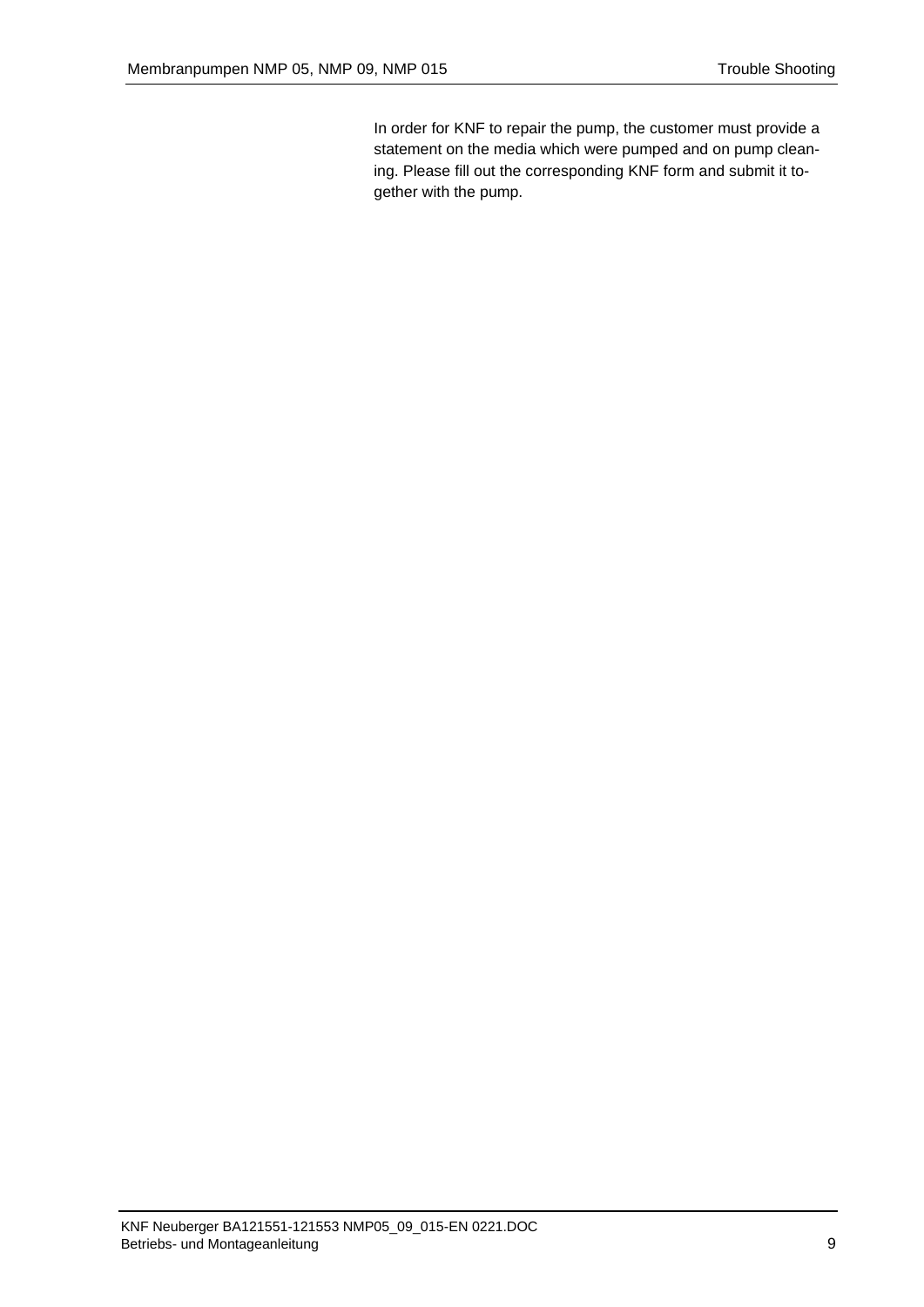# <span id="page-9-0"></span>**6. Returns**

## **Preparing for return**

- 1. Flush the pump with air for a few minutes (if necessary for safety reasons: with inert gas) to free the pump head of dangerous or aggressive gases (see Chapter Flushing the pump).
	- Please contact your KNF sales partner if the pump cannot be Ť flushed due to damages
- 2. Remove the pump.
- 3. Clean the pump (see the Chapter Cleaning the pump).
- 4. Send the pump together with completed Health and Safety Clearance and Decontamination Form to KNF, stating the nature of the transferred medium.
- 5. Package the device securely to prevent further damage to the product. If necessary, request an original packaging at a charge.

#### **Returns**

KNF shall undertake to repair the pump only under the condition that the customer presents a certificate regarding the medium that is pumped and the cleaning of the pump. Please follow the instructions at knf.com/repairs.

Contact your KNF sales partner directly if you require additional support for your return service.